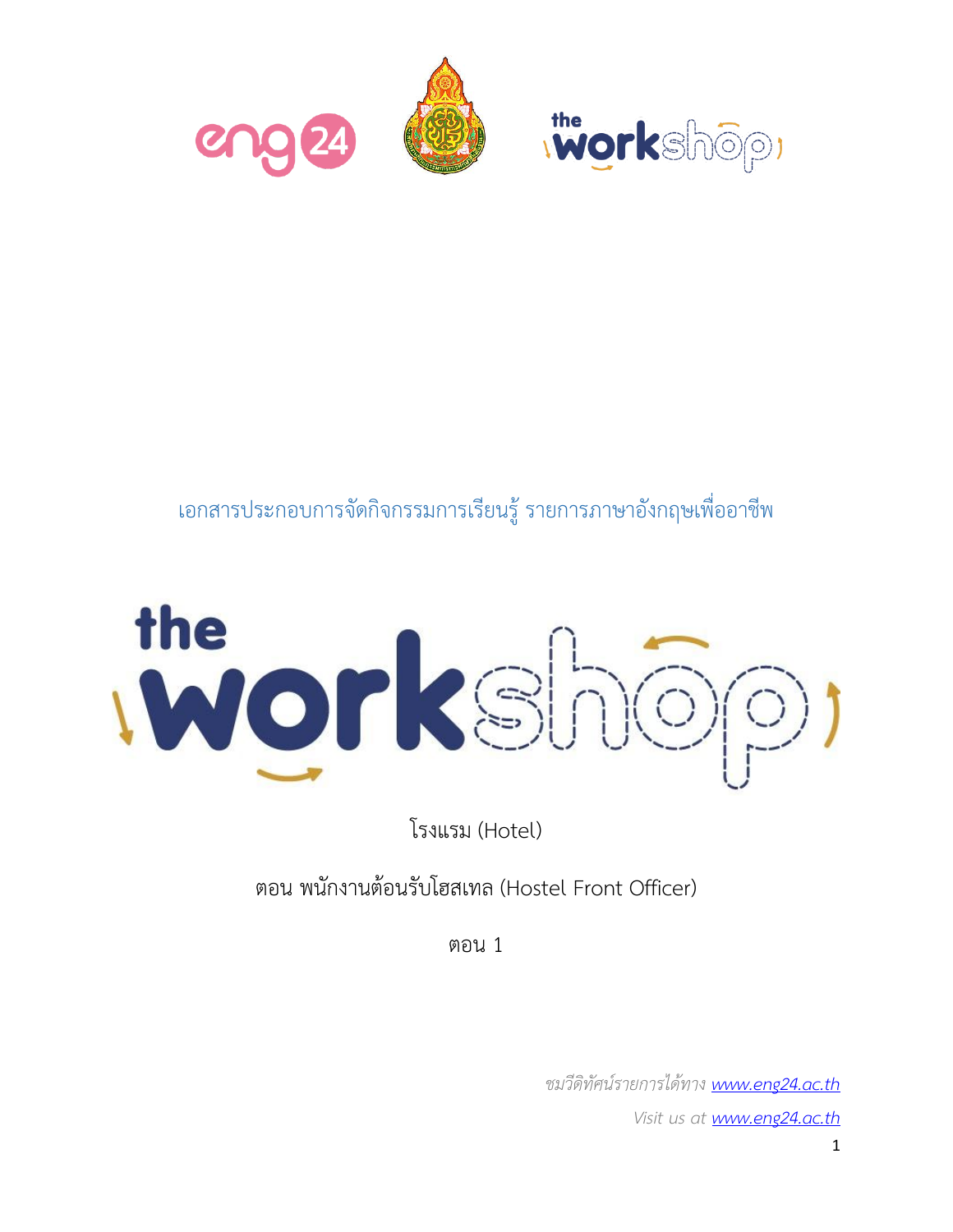

## *แบบฝึกหัด*

Fill in the blanks with the appropriate answer (word or phrases learned from the Br.1).

## *At the Bangkok Hostel,*

| Hostel Front Officer:     | Good morning! Welcome to the Bangkok Hostel!                           |  |  |
|---------------------------|------------------------------------------------------------------------|--|--|
| Customer:                 | Good morning!                                                          |  |  |
| Hostel Front Officer:     | $(1)$ ?                                                                |  |  |
| Customer:                 | I would like to check in.                                              |  |  |
| Hostel Front Officer:     | $(2)$ $\overline{\qquad}$ ?                                            |  |  |
| Customer:                 | It's John Smith.                                                       |  |  |
| Checking on the computer, |                                                                        |  |  |
| Hostel Front Officer:     | I am sorry but I can't find your name on our computer.                 |  |  |
|                           | $\left(3\right)$ ?                                                     |  |  |
| Customer:                 | Sure! Here it is!                                                      |  |  |
| Hostel Front Officer:     | Thank you very much. Bear with me just a moment.                       |  |  |
| Checking on the computer, |                                                                        |  |  |
| Hostel Front Officer:     | Ah! I found it now. The name was put in the system as Jane Smith.      |  |  |
|                           | There must be some misunderstandings with the reservations. I am sorry |  |  |
|                           | about the inconvenience.                                               |  |  |

*ชมวีดิทัศน์รายการได้ทาง www.eng24.ac.th Visit us at www.eng24.ac.th*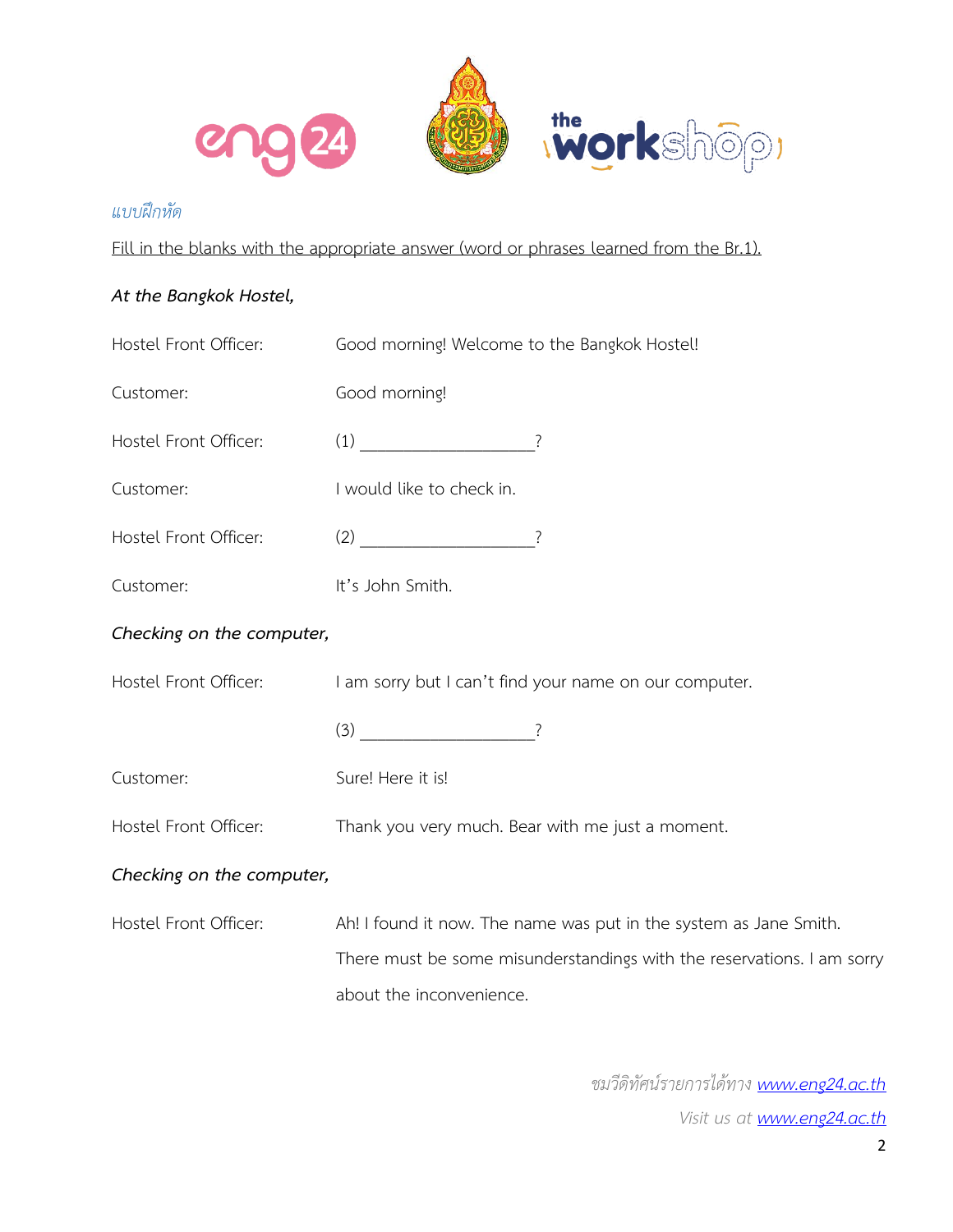

| Customer:                 | That's fine. No worries. Anyway, is it possible that I can get a room with    |  |  |
|---------------------------|-------------------------------------------------------------------------------|--|--|
|                           | (4) beds? I don't like to sleep in a double bed. It's way                     |  |  |
|                           | too big for just one person.                                                  |  |  |
| Hostel Front Officer:     | Oh! I am sorry, but your name is booked for a 6-bed (5)                       |  |  |
|                           | $\overline{\phantom{a}}$ . Is that okay?                                      |  |  |
| Customer:                 | Well, actually, I prefer to stay in a private room. Do you have any           |  |  |
|                           | private room here?                                                            |  |  |
| Hostel Front Officer:     | I am terribly sorry for the inconvenience. As we are a hostel, the only       |  |  |
|                           | private room we have available is equipped with a (6)                         |  |  |
|                           | bed. Is that okay for you?                                                    |  |  |
| Customer:                 | That will do.                                                                 |  |  |
| Hostel Front Officer:     | Okay then. Let me check the availability.                                     |  |  |
| Checking on the computer, |                                                                               |  |  |
| Hostel Front Officer:     | That's great. The room is free. Do you still want it for 3 nights as in the   |  |  |
|                           | initial booking?                                                              |  |  |
| Customer:                 | Yes, please.                                                                  |  |  |
| Hostel Front Officer:     | Then, the (7) ______________________ is 3,000 Baht for 3 nights, and 500 Baht |  |  |
|                           | for the key (8) Nould you like to (9)                                         |  |  |
|                           |                                                                               |  |  |
| Customer:                 | Can I pay by credit card instead?                                             |  |  |

*ชมวีดิทัศน์รายการได้ทาง www.eng24.ac.th*

*Visit us at www.eng24.ac.th*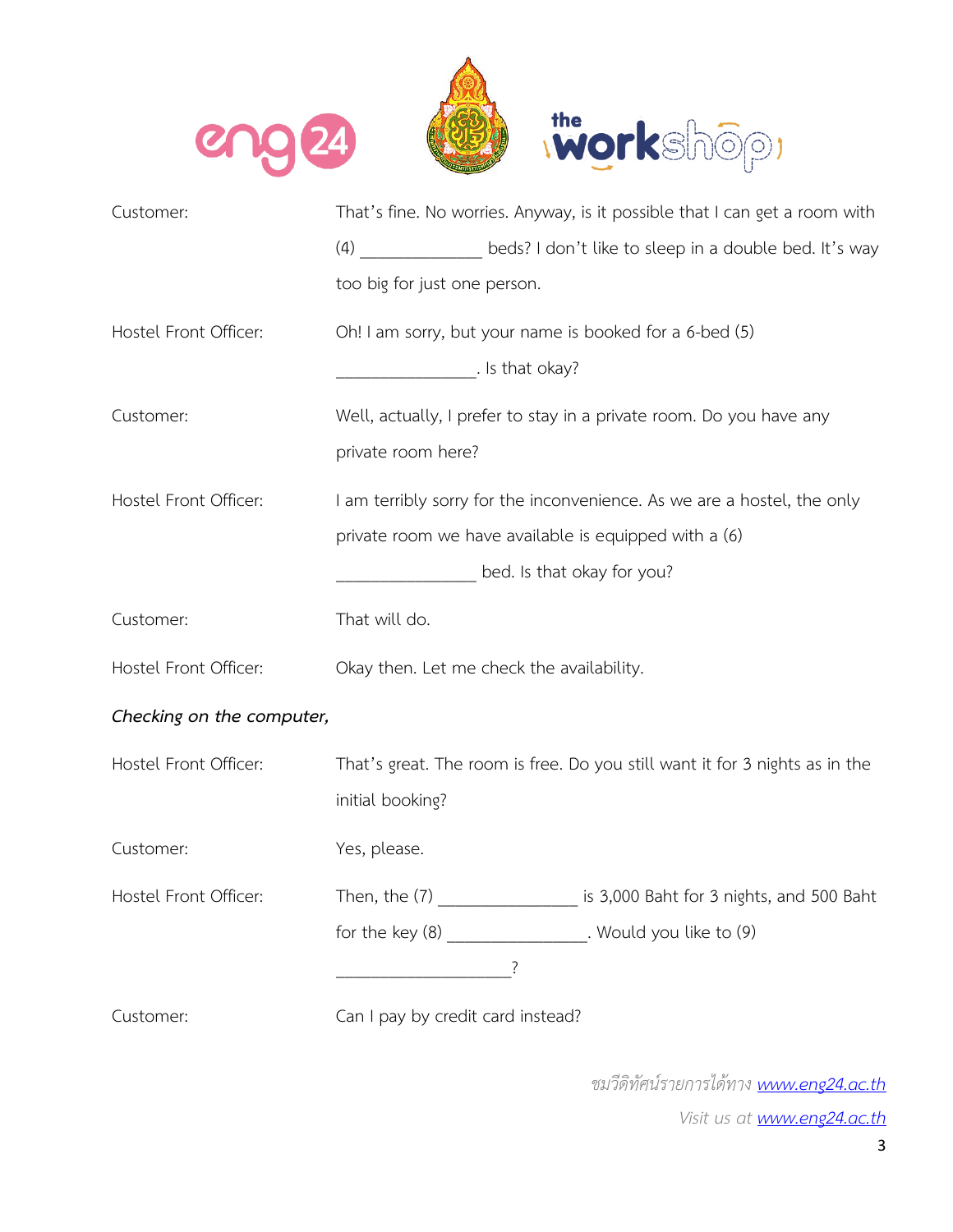

| Hostel Front Officer:              | Of course!                                                                          |  |  |
|------------------------------------|-------------------------------------------------------------------------------------|--|--|
| Customer:                          | Here is my card. So, it's 3,500 Baht in total, right?                               |  |  |
| Hostel Front Officer:              | Yes, and we will return 500 Baht for the key deposit in cash when you<br>check out. |  |  |
| Customer:                          | That's great.                                                                       |  |  |
| Hostel Front Officer:              | It's all set. Here is your card. However, before I show you the room and            |  |  |
|                                    | our (10) __________________, let me tell you our rules here. First, we ask          |  |  |
|                                    |                                                                                     |  |  |
|                                    | Second, we (12) ______________________ not to use any loud noise after              |  |  |
|                                    | 11 PM. Last, we serve breakfast from 7:00 - 10:00 AM.                               |  |  |
| Customer:                          | How much is the breakfast?                                                          |  |  |
| Hostel Front Officer:              | You don't have to pay anything, John. It's (13) ____________________.               |  |  |
| Customer:                          | That's cool.                                                                        |  |  |
| Hostel Front Officer:              | Okay, let me show you your room. Is that all your bags? Let me help                 |  |  |
|                                    | you with the big one. This way please.                                              |  |  |
| Customer:                          | Thank you.                                                                          |  |  |
| While walking on the second floor, |                                                                                     |  |  |

Hostel Front officer: So, how long do you plan to stay in Thailand and where are you going afterwards?

> *ชมวีดิทัศน์รายการได้ทาง www.eng24.ac.th Visit us at www.eng24.ac.th*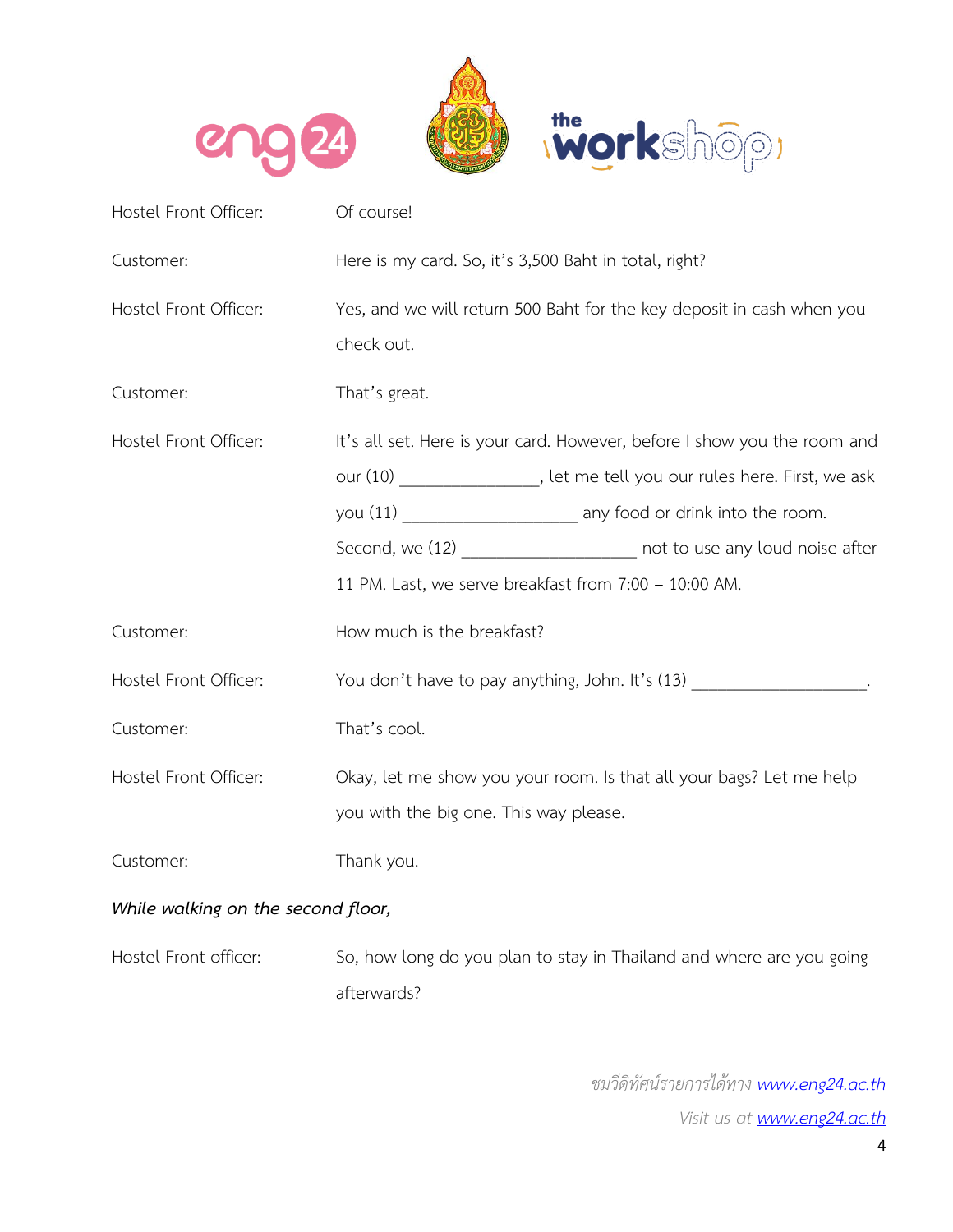

| Customer:             | I plan to stay for 2 weeks and I am going to Chiengmai after this. I will  |  |  |
|-----------------------|----------------------------------------------------------------------------|--|--|
|                       |                                                                            |  |  |
|                       | great to stay with the locals and see the lifestyle of the hill tribe.     |  |  |
| Hostel Front Officer: | I am sure you will enjoy it. On your left, there is a kitchenette. On your |  |  |
|                       | right, it is a living room. Feel free to relax here.                       |  |  |
| On the third floor,   |                                                                            |  |  |
| Hostel Front Officer: | Here is your room, no. 314. If you need anything else, please feel free to |  |  |
|                       | contact us, the (15) Contact us, the (15) Contact us, the (15)             |  |  |
|                       | you. Here is your key, and I hope you enjoy your stay.                     |  |  |
| Customer:             | That's great. Thank you very much.                                         |  |  |